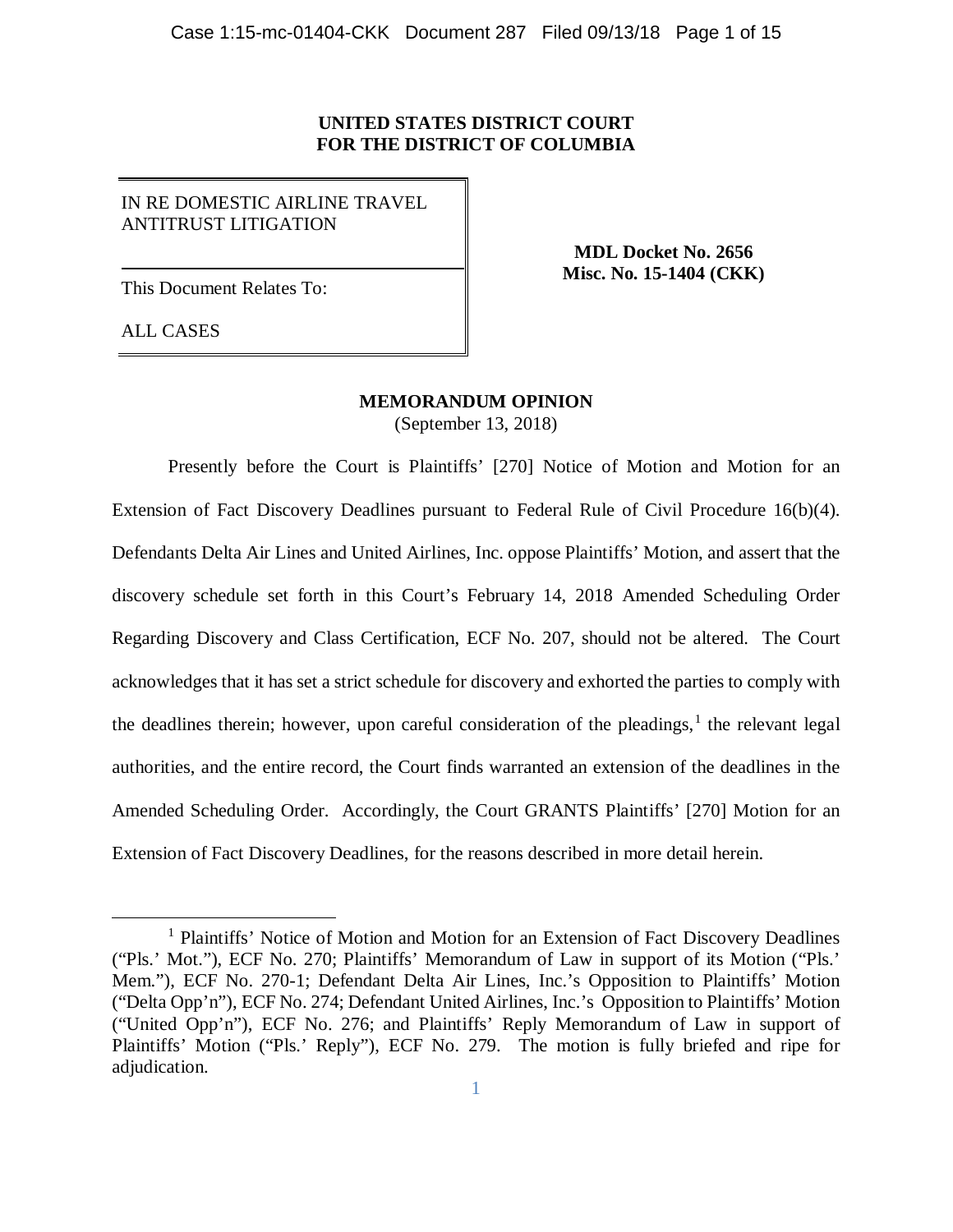### **I. BACKGROUND**

This case involves a multidistrict class action litigation brought by Plaintiffs, who are purchasers of air passenger transportation for domestic travel, against [remaining] Defendants, Delta Air Lines, Inc. ("Delta") and United Airlines, Inc. ("United"), two of the four largest commercial air passenger carriers in the United States, based on allegations that Defendant airlines willingly conspired to engage in unlawful restraint of trade. *See generally* Corrected Consolidated Amended Class Action Complaint, ECF 184. [2](#page-1-0)

On January 30, 2017, this Court set a [152] Scheduling Order Regarding Discovery and Briefing on Motion for Class Certification. On February 22, 2017, the Court entered a Minute Order noting that there was a joint request by the parties to extend a discovery deadline set forth in this Court's [152] Scheduling Order, and the Court granted this request. *See* February 22, 2017 Minute Order. On February 5, 2018, the parties filed a [204] Joint Status Report setting out a proposed amended schedule for discovery. The Court held a status conference on February 12, 2018, to discuss scheduling issues, and on February 13, 2018, the Court issued an [207] Amended Scheduling Order Regarding Discovery and Class Certification, whereby the close of fact discovery is set for January 31, 2019, and a class certification motion is to be filed by February 7, 2019.[3](#page-1-1) On April 26, 2018, Plaintiffs filed an [231] Unopposed Motion for Extension of Time to Complete Discovery, solely regarding third party discovery, and this request was granted by the Court.

<span id="page-1-0"></span> <sup>2</sup> Defendants Southwest Airlines Co. and American Airlines, Inc. have entered into settlement agreements with the Plaintiffs.

<span id="page-1-1"></span><sup>3</sup> The Court held several status conferences in this case where discovery and scheduling issues were discussed. (May 11, 2017; September 19, 2017; November 16, 2017; February 12, 2018; June 6, 2018). Prior to each status conference, the parties filed a joint status report.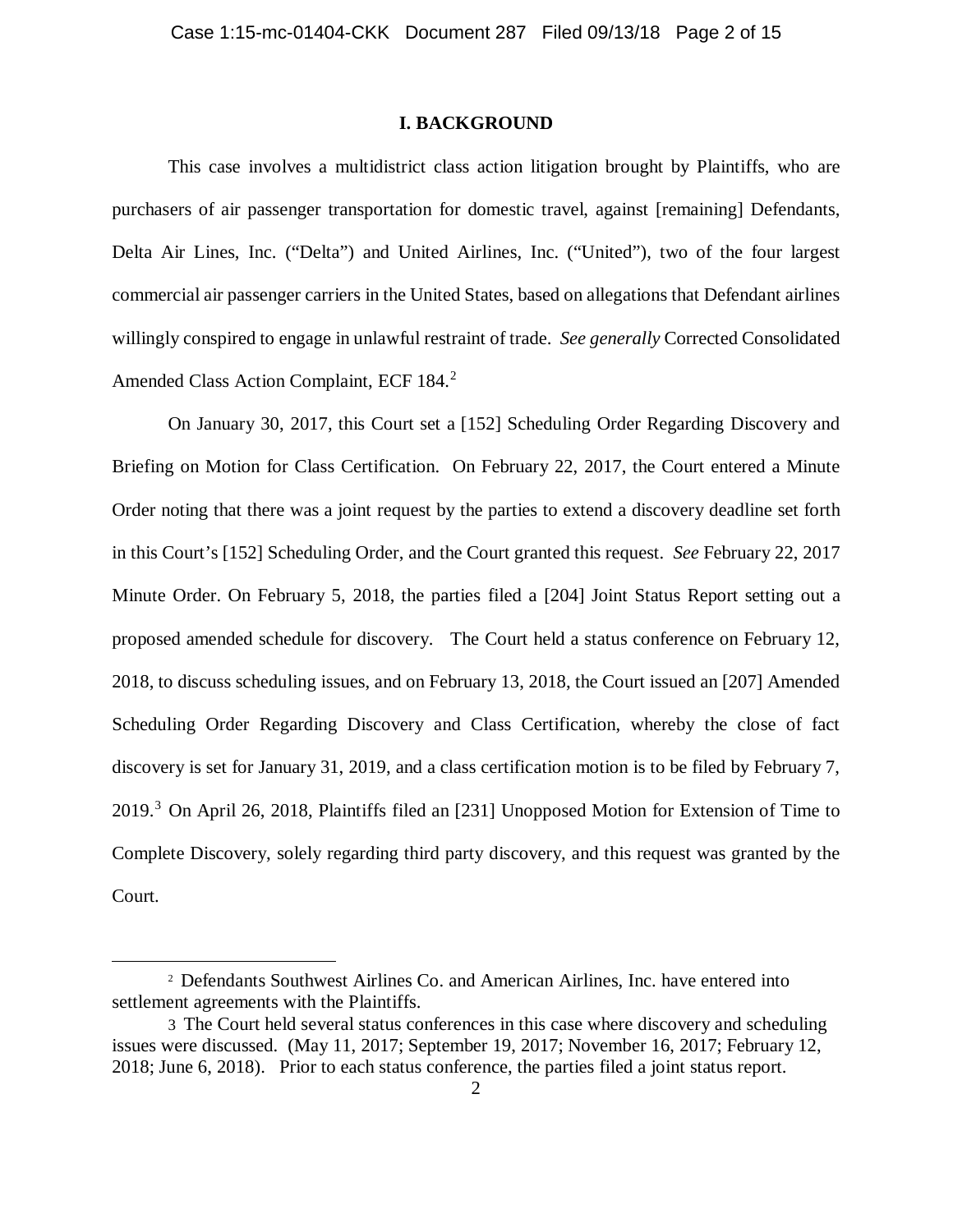### Case 1:15-mc-01404-CKK Document 287 Filed 09/13/18 Page 3 of 15

On August 24, 2018, Plaintiffs filed the instant Motion for Extension of Time to Complete Discovery, ECF No. 270, wherein Plaintiffs request that this Court "extend the fact discovery deadline and certain other interim discovery deadlines, as well as the deadlines for the submission and briefing of Plaintiffs' motion for class certification, the deadline for depositions, the deadline for serving requests for admissions, and the deadlines for motions to compel by six months." Pls.' Mem. at  $5<sup>4</sup>$  $5<sup>4</sup>$  $5<sup>4</sup>$  Plaintiffs assert that this request for an extension of discovery is predicated on a recent "issue with United's "core" document production," which constitutes good cause to extend the discovery deadlines. Pls.' Mem. at 5-6. More specifically, Plaintiffs assert that United produced more than 3.5 million [core] documents to the Plaintiffs, but "due to United's technology assisted review process ("TAR"), only approximately 17%, or 600,000, of the documents produced are responsive to Plaintiffs' requests," and Plaintiffs must sort through them to determine which ones are responsive, which requires additional time. *Id.* 

Defendants Delta and United oppose Plaintiffs' request for an extension, but for the reasons set forth herein, this Court shall GRANT Plaintiffs' Motion for an Extension of Fact Discovery Deadlines, with the proviso that no further extensions of discovery will be considered by this Court.

#### **II. LEGAL STANDARD**

Pursuant to Federal Rule of Civil Procedure 16(b)(4): "A schedule may be modified only for good cause and with the judge's consent." Similarly, Local Civil Rule 16.4 provides that the Court "may modify the scheduling order at any time upon a showing of good cause." In evaluating

<span id="page-2-0"></span> $\frac{1}{4}$ Page references are to the page numbers assigned by the electronic case filing (ECF) system.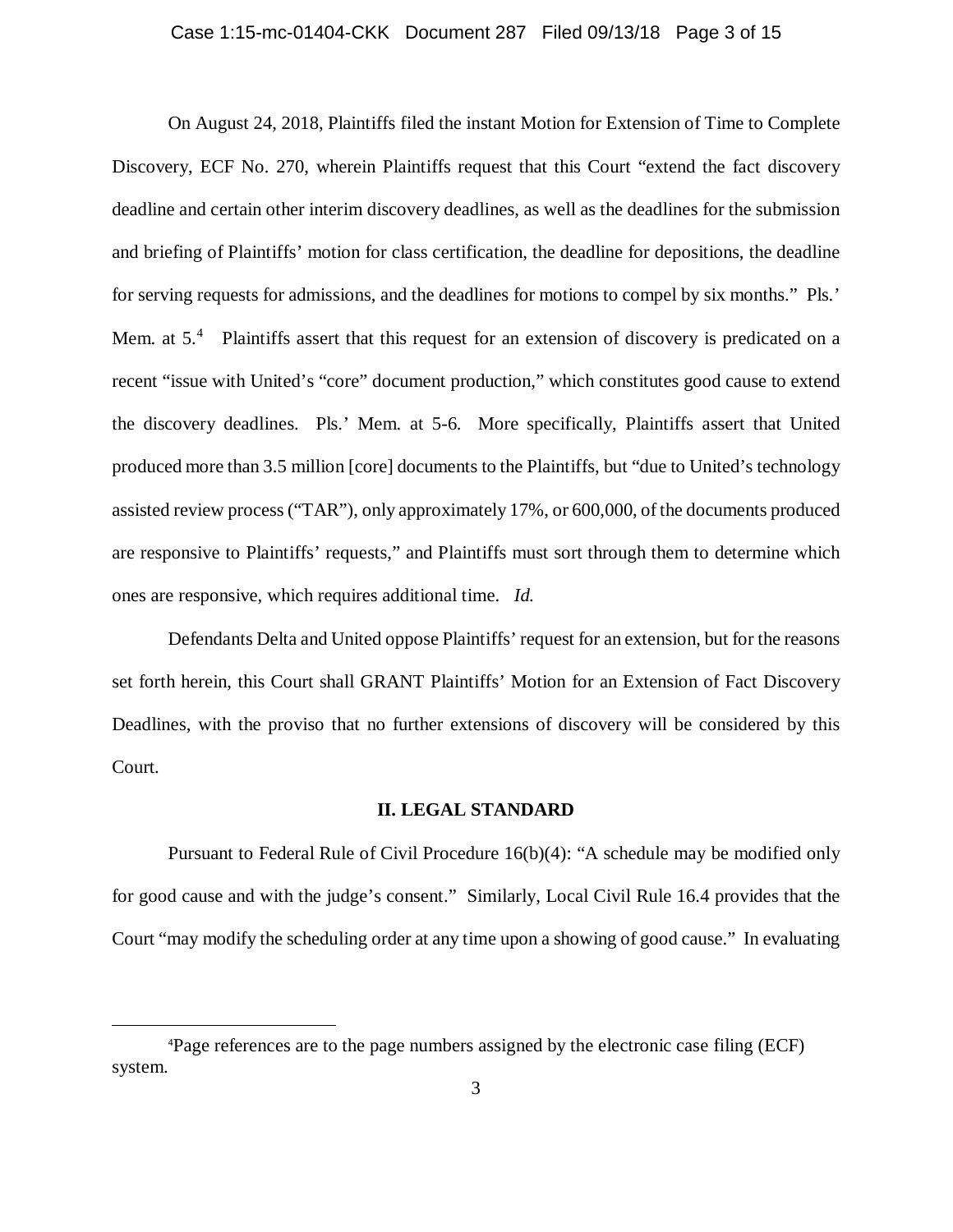good cause, the Court considers the following factors:

(1) whether trial is imminent; (2) whether the request is opposed; (3) whether the nonmoving party would be prejudiced; (4) whether the moving party was diligent in obtaining discovery within the guidelines established by the court; (5) the foreseeability of the need for additional discovery in light of the time allotted by the district court; and (6) the likelihood that discovery will lead to relevant evidence.

*Rae v. Children's Nat'l Med Ctr.*, Civil Action No. 15-736, 2017 WL 1750255, at \*2-3 (D.D.C.

May 4, 2017) (citing *Childers v. Slater*, 197 F.R.D. 185, 188 (D.D.C. 2000)). "The primary consideration in the "good cause" analysis is whether the party seeking the amendment was diligent in obtaining the discovery sought during the discovery period [and] [a]n additional, yet secondary, consideration is the existence or degree of prejudice to the party opposing the modification." *See Equal Rights Ctr. v. Post Properties, Inc.,* No. 06-cv-1991, 2008 WL 11391642, at \*1-2 (D.D.C. May 27, 2008) (internal quotation marks and citations omitted).

These factors relevant to showing "good cause" will be analyzed by the Court in the discussion set forth below, beginning with Plaintiffs' diligence and whether there is any prejudice to the Defendants.

### **III. DISCUSSION**

#### **A. Plaintiffs' Diligence**

Plaintiffs contend that a showing of diligence involves three factors  $- (1)$  whether the moving party diligently assisted the Court in developing a workable scheduling order; (2) that despite the diligence, the moving party cannot comply with the order due to unforeseen or unanticipated matters; and (3) that the party diligently sought an amendment of the schedule once it became apparent that it could not comply without some modification of the schedule. *See Dag Enters., Inc. v. Exxon Mobil Corp.*, 226 F.R.D. 95, 106 (D.D.C. 2005) (Kollar-Kotelly, J.)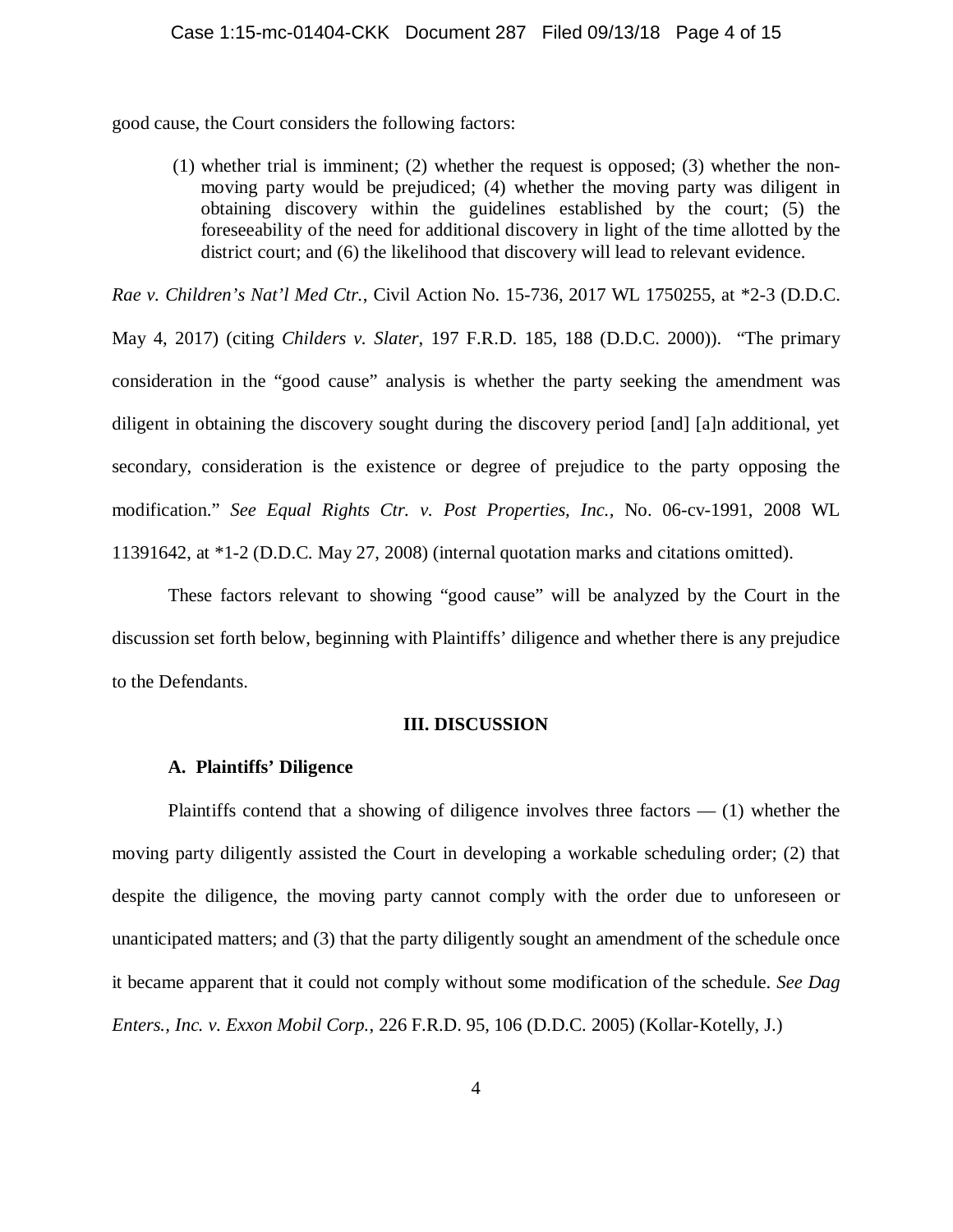# Case 1:15-mc-01404-CKK Document 287 Filed 09/13/18 Page 5 of 15

First, there is no dispute that the parties diligently assisted the Court in developing workable scheduling orders through their preparation of Joint Status Reports prior to the status conferences in which discovery issues and scheduling were discussed, and in their meetings with the Special Master, who is handling discovery matters in this case. The parties were able to agree upon various deadlines and have been working diligently to meet those deadlines, particularly concerning the February 14, 2018 Amended Scheduling Order. Accordingly, the first factor necessary for a demonstration of Plaintiffs' diligence has been met.

Second, Plaintiffs assert that, subsequent to the commencement of fact discovery in late January 2017, they served their core document requests in a timely manner and, as reflected in the Status Reports filed by the parties, they negotiated Defendants' objections to their requests, the scope of production, search methodologies, and protocols. Pls.' Mem. at 15 (citing the Kenney Declaration and various Joint Status Reports). Completion of core document production was set for April 30, 2018, and by that date, Defendants American, United and Delta produced approximately 6 million documents to the Plaintiffs.<sup>[5](#page-4-0)</sup> Despite having staffed their discovery review with 70 attorneys, who began their review "as soon as the [documents] could be processed into Plaintiff's review platform following production on April 30," Plaintiffs indicate that they will be unable to complete the review in time to use these documents for depositions and other purposes, if certain scheduling deadlines are not extended. Pls.' Mem. at 10. Accordingly, Plaintiffs seek an extension of certain scheduling order deadlines so that they are afforded "a

<span id="page-4-0"></span> <sup>5</sup> Approximately 5.1 million documents were produced on April 30, 2018. Kenney Decl. ¶ 16. Jeannine M. Kenney is an attorney admitted to practice law in the District of Columbia and Pennsylvania, and a partner at Hausfeld, LLP, one of the Court-appointed Co-Lead Counsel for Plaintiffs in this case. Kenney Decl. ¶ 1.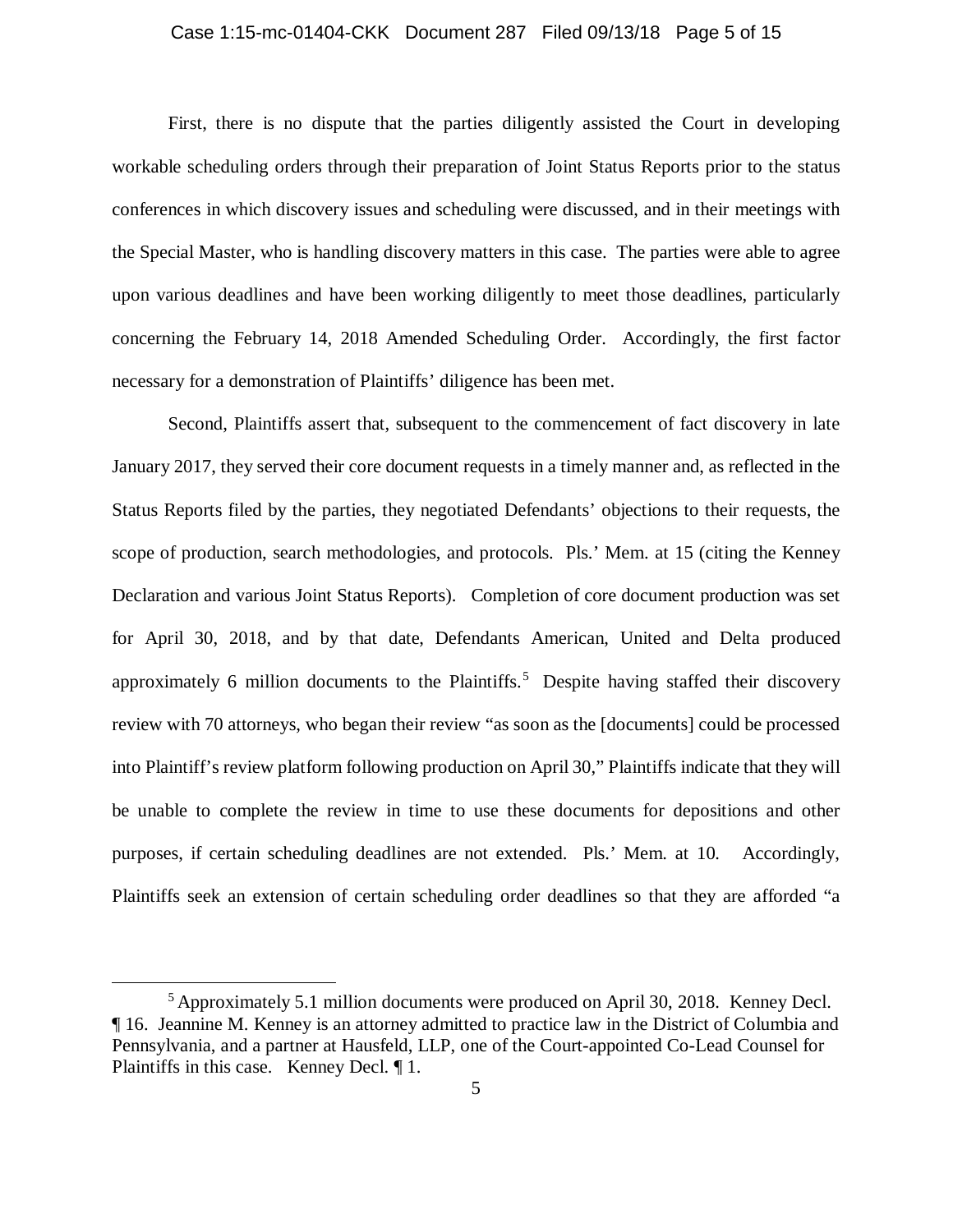# Case 1:15-mc-01404-CKK Document 287 Filed 09/13/18 Page 6 of 15

meaningful opportunity to review the discovery they have diligently pursued and for which they secured production." Pls. Mem. at 15.

Defendants United and Delta question whether Plaintiffs have staffed the document review with 70 attorneys and suggest that Plaintiffs identify the 70 attorneys and how many hours they are working and/or that this Court review Plaintiffs' counsel's monthly time sheets to verify this statement. *See* United Opp'n at 20; Delta Opp'n at 4.Defendants do not provide any support for their request, and the Court finds it unnecessary to require Plaintiffs to produce a list of attorneys working on this matter, or to engage in any additional review of monthly time reports.<sup>[6](#page-5-0)</sup> The Court assumes that counsel for Plaintiffs, as an officer of the court, has represented accurately the way in which this case is being staffed. Delta then questions why it would take Plaintiffs so long to comb through 6 million documents and tries to extrapolate how long it would take to review the entire set of documents based on a review of 3 documents per minute when working with a hypothetical set of documents. *See* Delta Opp'n at 4-5. Plaintiffs dispute Delta's hypothetical analysis as "preposterous." Pls.' Reply at 18; *see* Grossman [Second] Decl., ECF No. 279-1, ¶¶ 3-5 (discussing why the Delta analysis is unreasonable).<sup>[7](#page-5-1)</sup> United notes that it engaged "over 180 temporary contract attorneys to accomplish its document production and privilege log process within the deadlines" set by Court and accordingly, Plaintiffs should be expected to engage in the same expenditure of resources. United Opp'n at 20. The Court finds that these contentions by

 $\overline{a}$ 

<span id="page-5-0"></span><sup>6</sup> Plaintiffs provide this Court with monthly cumulative time and expense reports, in accordance with the Court's Order of February 29, 2016. These reports do not provide the granular detail that Defendants are suggesting.<br><sup>7</sup> Maura R. Grossman is a Research Professor in the David R. Cheriton School of

<span id="page-5-1"></span>Computer Science at the University of Waterloo, in Ontario, Canada, and she is also an eDiscovery attorney and consultant in New York. Grossman [First] Decl. ¶ 1.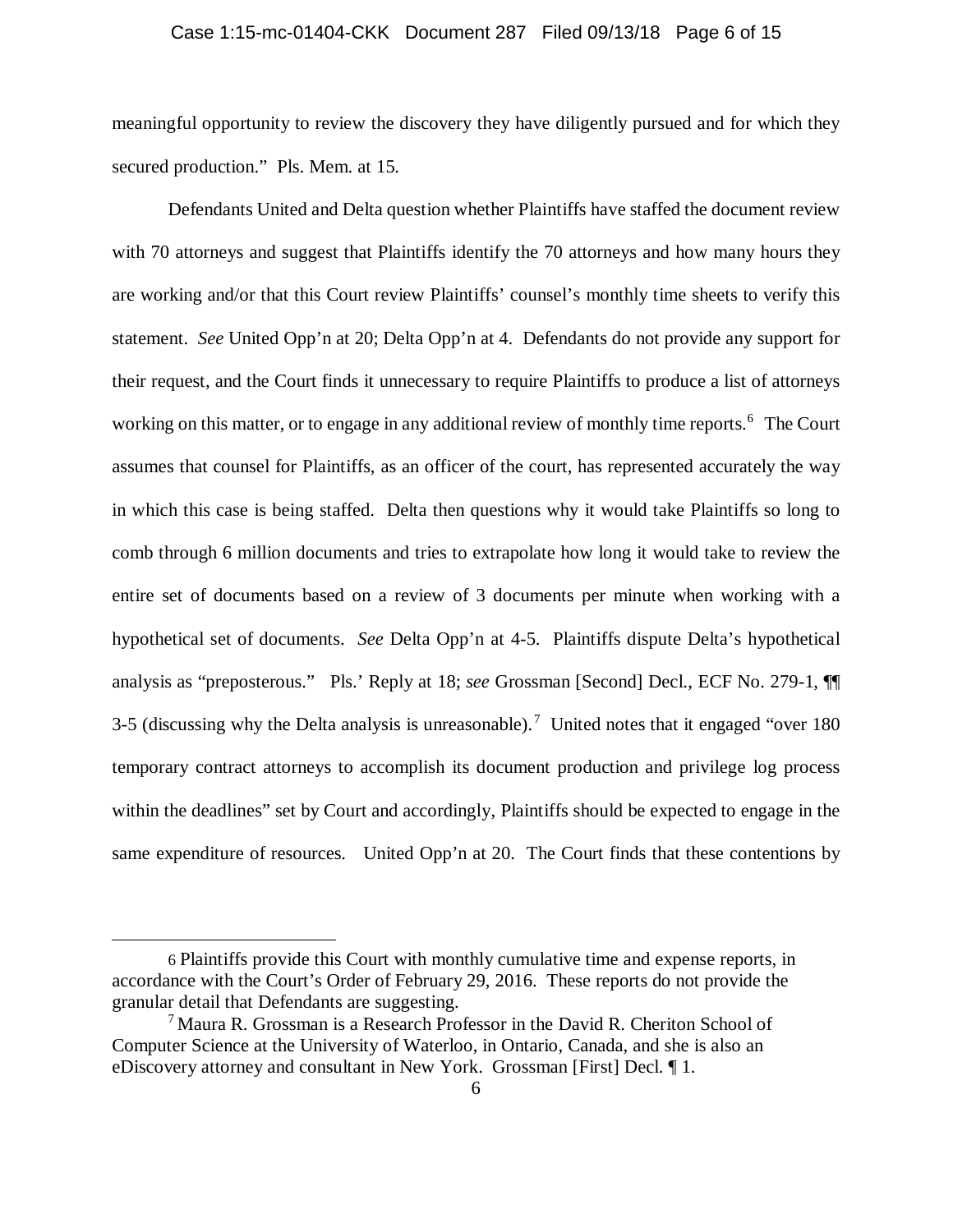### Case 1:15-mc-01404-CKK Document 287 Filed 09/13/18 Page 7 of 15

Delta and United do not address the issue at hand — whether Plaintiffs had to deal with unforeseen or unanticipated matters, which justify Plaintiffs' request for additional time.

Plaintiffs contend that they "could not have foreseen United's voluminous document production made up [of] predominantly non-responsive documents resulting from its deficient TAR process when they jointly proposed an extension of the fact discovery deadline in February 201[8](#page-6-0)." Pls.' Mem. at 15-16.<sup>8</sup> Plaintiffs explain that United's production was based on the results of the TAR process and to ensure accuracy and completeness, the parties entered into an agreement regarding a validation Protocol. *See* Pls.' Mot, Kenney Decl. Ex. 1 [Plaintiffs' (Initial) Proposals for United's Pre-TAR Search Term Culling & TAR Validation Process], Ex. 2 [Plaintiffs' Revised Proposals for United's Pre-TAR Search Term Culling & TAR Validation Process], Exs. 3-4 [e-mail exchange between counsel regarding the TAR process and the Protocol].<sup>[9](#page-6-1)</sup> The Protocol (also referred to as the March 26 TAR Agreement) provided that the parties agree that:

United will not "pre-set" its target value for estimated recall (i.e., the percent of responsive documents to be produced from the TAR corpus based on the control set metrics) at 75%. Instead, United will set a minimum estimated recall rate of 75% but will endeavor to achieve a higher estimated recall rate if that rate may be obtained with a reasonable level of precision through reasonable additional training effort, taking into account the concept of proportionality and the deadline for substantial completion of document production. Plaintiffs and United will meet and confer to attempt to reach agreement regarding an acceptable recall rate after TAR training is well advanced and United reasonably believes further training to obtain a higher recall is not practicable.

Ex. 2 ¶ D. Recall is a "measure of completeness, reflected by the proportion (i.e., percent) of

<span id="page-6-0"></span> <sup>8</sup> Plaintiffs anticipated the production of about 3 million documents and believed a ninemonth period to review documents would be sufficient. Pls.' Mem. at 16. United questions Plaintiffs' method of estimating the number of documents that would have been produced. United Opp'n at 19.

<span id="page-6-1"></span><sup>9</sup> Plaintiffs engage in a more detailed discussion of the negotiation history and TAR Protocol in their Reply.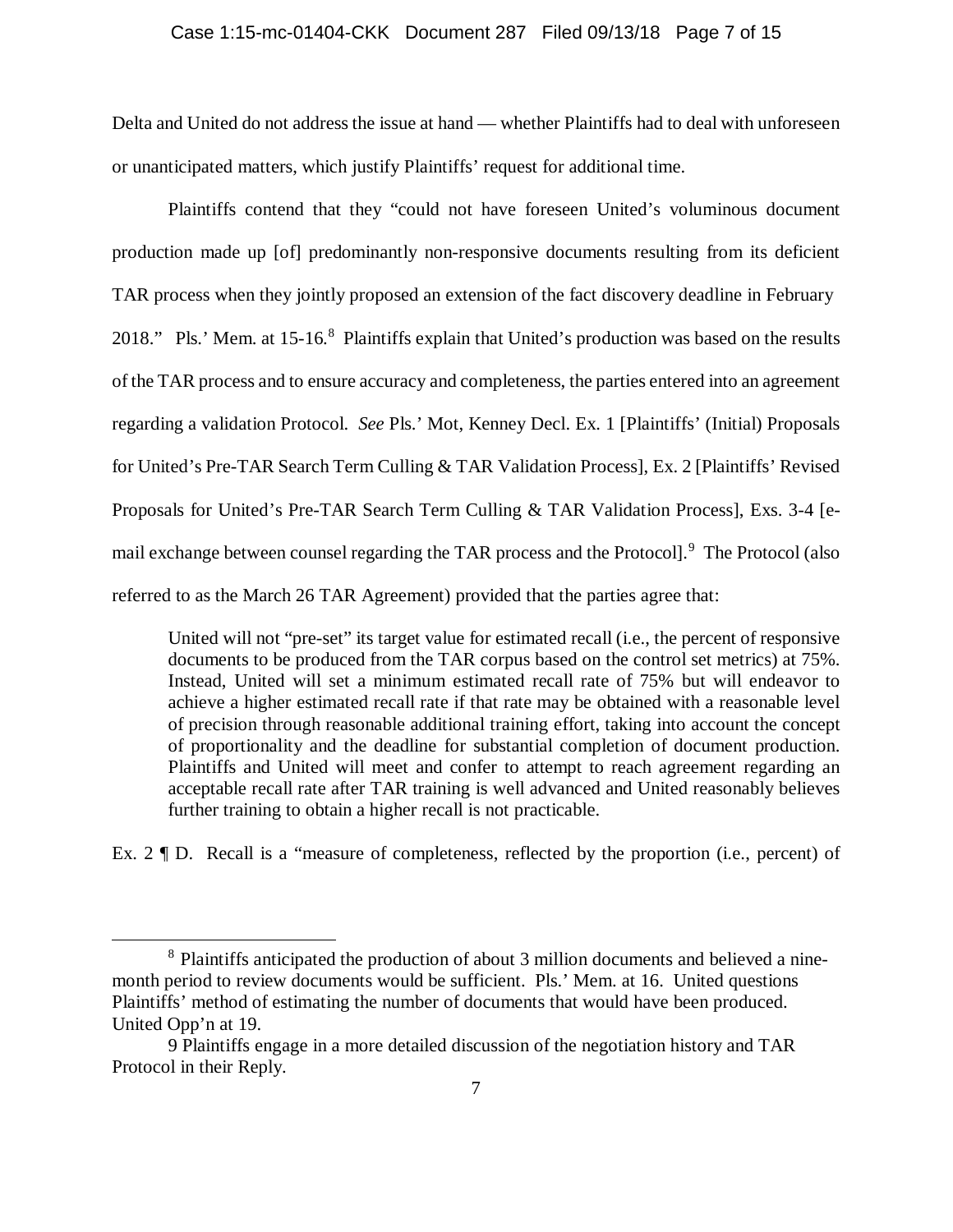### Case 1:15-mc-01404-CKK Document 287 Filed 09/13/18 Page 8 of 15

responsive documents found through a search process out of all possible responsive documents in the collection. *See* Grossman [First] Decl., ECF No. 270-3, ¶ 10 (emphasis omitted). Precision is a "measure of accuracy, or the proportion (i.e., percent) of the documents identified by a search or review process that are actually responsive." *Id.* Pursuant to the Protocol, United was to engage in validation testing by reviewing a statistically representative sample of documents to test the accuracy of TAR as to the responsiveness of the documents, and United would report to Plaintiffs the results of this review, which would permit Plaintiffs to calculate the rate of precision and the rate of recall. Ex. 2 ¶ E. More specifically, United would provide Plaintiffs with, *inter alia*, the total number of documents coded by the human reviewer as: (1) Responsive in the validation sample but predicted as Not Responsive by TAR ("false negatives"); (2) Responsive in the validation sample and correctly predicted as Responsive by TAR ("true positives"); and (3) Not Responsive in the validation sample but incorrectly predicted as Responsive by TAR ("false positives"). *See id.* 

On April 27, 2018, one business day before the April 30, 2018 production deadline, United provided the TAR validation metrics to Plaintiffs and reported the precision and recall results from the "control set," where the estimated recall was 85% and the estimated precision was 58%, and United provided the validation sampling metrics required by the Protocol. Pls.' Mem. at 9. When Plaintiffs analyzed the metrics, they found that the statistics from the validation sample indicated that the TAR process resulted in a recall of 97.4% and precision of 16.7%. *See* Kenney Decl., ECF No. 270-4, ¶ 20. Beginning in May and continuing through late July, Plaintiffs and United engaged in a series of back and forth exchanges regarding the metrics and the reasons why the results between the control set and final production varied, culminating in United indicating that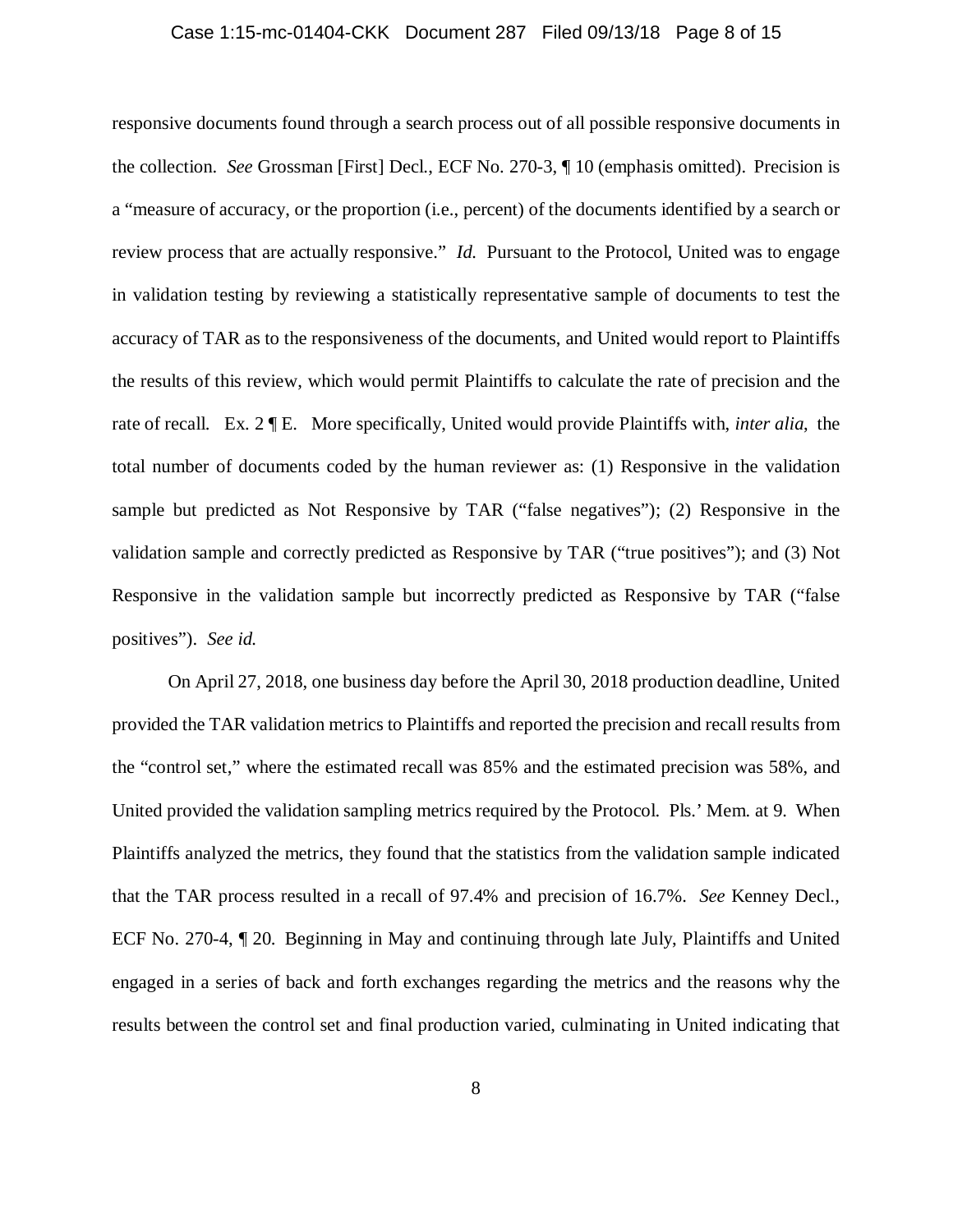# Case 1:15-mc-01404-CKK Document 287 Filed 09/13/18 Page 9 of 15

"it had incorrectly reported the control set metrics, and that the correct control set metrics were, in fact, consistent with the validation sample results." Pls.' Mem. at 9; *see* Ex 5 [e-mail exchange between counsel post-dating the production] at 2. According to Plaintiffs, that is when they "fully understood" that the core production of 3.5 million documents contained only 600,000 documents that were responsive. Pls.' Mem. at 10.

Plaintiffs explain that they consulted with United, and the parties considered various options to "alleviate the problem," but the answer seems to be that unless United starts the process over, Plaintiffs must review all the documents.<sup>[10](#page-8-0)</sup> Pls.' Mem. at 6; Grossman [First] Decl. 1 18. One of these options was for Plaintiffs to use their own TAR methodology, which they use to prioritize documents, but Plaintiffs determined that, "even with further training, the tool is unlikely to weed out the millions of non-responsive documents from United's production." Pls.' Mem. at 11; Kenney Decl. ¶ 25. Because Plaintiffs are unable to segregate the large number of nonresponsive documents from the responsive documents within the time remaining before the discovery deadline, so that they can use the responsive documents to prepare for depositions, motions practice, and trial, they have asked this Court for an extension of the deadline.<sup>[11](#page-8-1)</sup>

<span id="page-8-0"></span> $10$  In their briefing, the Plaintiffs and United both reference a potential overlay from United that would identify the documents that would have been produced at a higher level of precision, but there is disagreement as to the effectiveness of such overlay, and at this point, it is too late for any overlay to be a factor considered regarding this Motion.

<span id="page-8-1"></span> $11$  This Court does not find it necessary to address specifically Plaintiffs' allegation that Defendant United "dumped" documents on them thereby shifting the pre-production burden, or Defendant's counter-allegation that, in October of 2017, Plaintiffs indicated that they did not want Defendants to manually review the documents to cull out non-responsive ones. These allegations are tangential to the issue of whether there were unforeseen or unanticipated matters, *i.e.*, a greater than anticipated number of non-responsive documents arising from the TAR process and errors associated therewith, which impede Plaintiffs from meeting the current deadlines.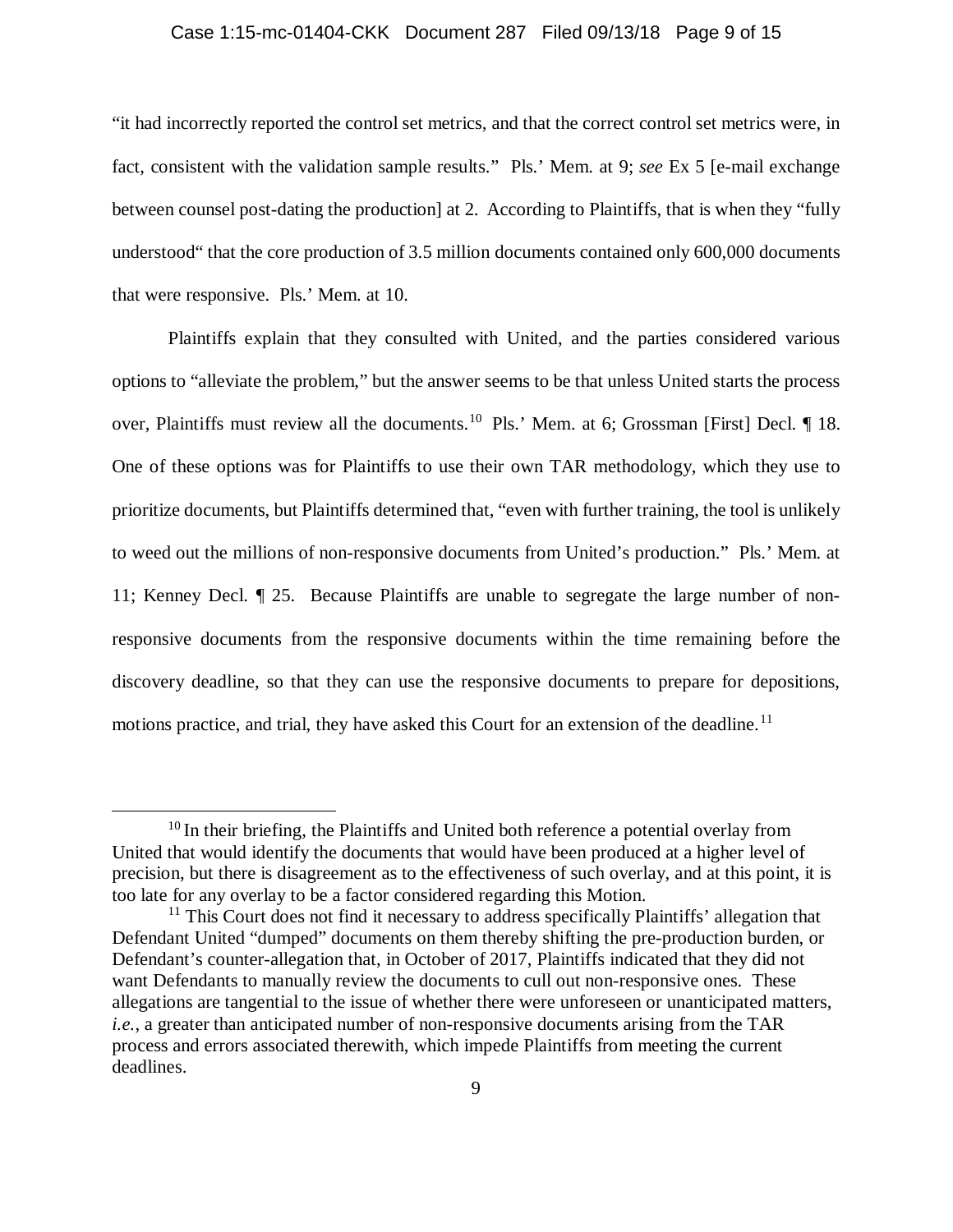### Case 1:15-mc-01404-CKK Document 287 Filed 09/13/18 Page 10 of 15

Delta does not challenge the proposition that Plaintiffs had to address unforeseen or unanticipated matters; instead, Delta questions why Plaintiffs were unable to use their own TAR process to segregate documents, but this is explained to the Court's satisfaction in the Plaintiffs' pleadings and attachments thereto. United seems to shift the blame onto Plaintiffs regarding their core production, which encompasses millions of non-responsive documents, under the theory that Plaintiffs always stressed their desire for a high TAR recall without focusing on precision. *See*  United Opp'n at 10 ("Plaintiffs got what they bargained for."); Sepulveda Decl.  $\P\P$  18-19 (indicating that Plaintiffs approved of a proposed 85% recall without asking about the corresponding precision estimate because they were concerned with recall more than precision); Lewis Decl.  $\P$  19 (defining recall and precision).<sup>12</sup> United's assertion is contradicted however by the language of the Protocol, which notes that "a reasonable level of precision" was a concern. *See*  Pls.' Ex. 2 ¶ D.

In its Opposition, United spends a good deal of time on its argument that its precision level and the resulting document production are reasonable, but that argument is irrelevant to the issue at hand, which is whether United's core production of 3.5 million documents — containing numerous nonresponsive documents — was unanticipated by Plaintiffs, considering the circumstances leading up to that production. Having reviewed the Protocol and the correspondence between counsel, and the declarations attached to the pleadings, the Court finds that Plaintiffs have demonstrated that despite exercising diligence, there are unforeseen or

<span id="page-9-0"></span> $12$  Brendan Selpulveda is an attorney admitted to practice law in the District of Columbia and Virginia, and an associate with the law firm of Crowell  $\&$  Moring, which represents Defendant United Airlines, Inc. Selpuveda Decl. ¶ 1. David D. Lewis is the Chief Data Scientist for Brainspace, a business of Cyxtera Technologies. Lewis Decl. ¶ 1.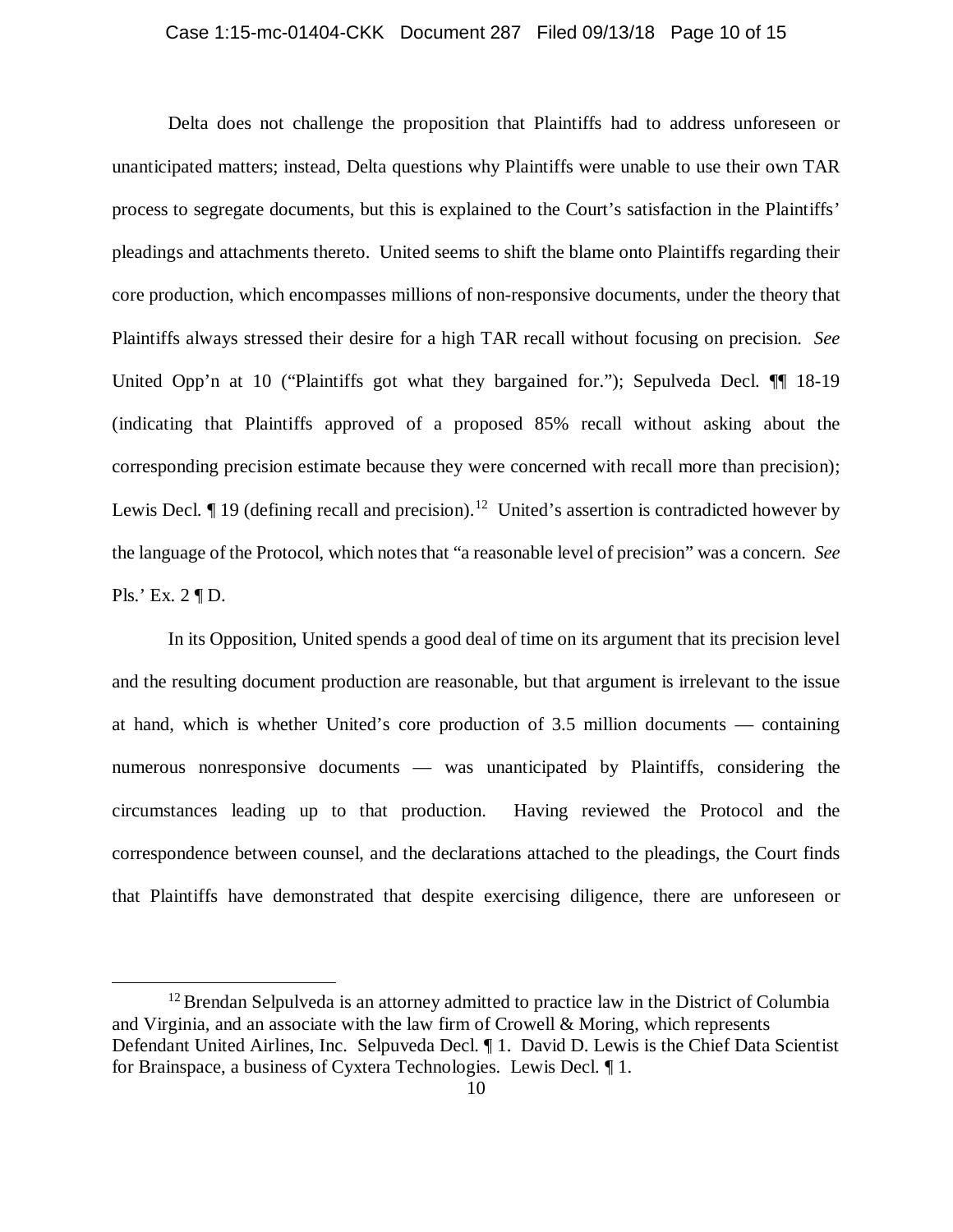### Case 1:15-mc-01404-CKK Document 287 Filed 09/13/18 Page 11 of 15

unanticipated matters which thwart their compliance with the deadlines previously set. Accordingly, the second factor for a demonstration of Plaintiffs' diligence has been met.

This brings us to the third factor, whereby Plaintiffs must have diligently sought an amendment of the schedule once it became apparent that they could not comply with it. Delta asserts that Plaintiffs knew the size of the document production as of April 30, 2018, but they did not file the instant Motion until August of 2018. United argues that "[w]hile it is true that the control set disclosure contained in United's April 27 letter contained an error, Plaintiffs nonetheless had sufficient information as of April 27 to object to United's TAR precision and engage in meet-and-confer discussions," but they did not do so. United Opp'n at 14. United notes that Plaintiffs "waited" until May 23, 2018, to ask questions about the discrepancy between the control set and the actual production, but even then, they did not raise objections to the precision of the production until August 16, 2018, when they indicated that they were going to seek an extension of deadlines. *See* Selpulveda Decl. ¶¶ 25-26, 33. As previously discussed, Plaintiff and United engaged in multiple discussions after the April 30, 2018 core document production, to try to determine the reasons for the discrepancy in recall and precision between the control set and the actual production and to attempt to resolve the issue of Plaintiffs having to sift through so many non-responsive documents, but there was no resolution of this issue. In the meantime, Plaintiffs devoted considerable resources to the review of the United documents prior to filing this motion seeking an extension. The record before this Court indicates that approximately three weeks after the end of the e-mail exchange between counsel, Plaintiffs informed United that they would be filing a motion to extend discovery deadlines, and that motion was filed about a month prior to the first deadline which they seek to extend. Considering the circumstances in this case, the Court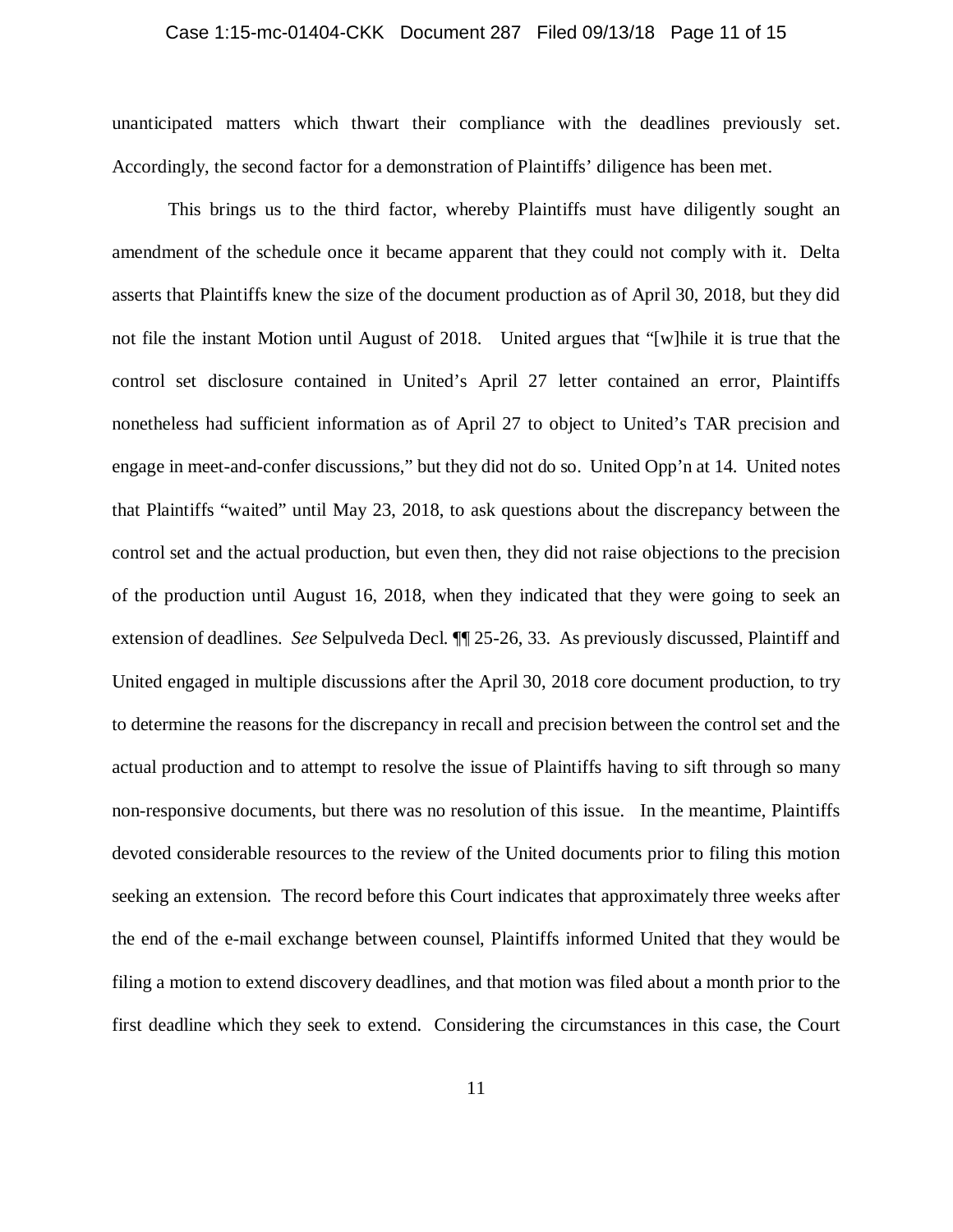finds that Plaintiffs exercised diligence in seeking an extension of deadlines, and accordingly, Plaintiffs have demonstrated all three factors necessary for a finding of diligence.

### **2. Prejudice to the Non-Moving Parties**

The Court next turns to an evaluation of any prejudice to the non-moving parties if the requested deadlines are extended by six months. On the one hand, United's only claim of "prejudice" rests on its allegation that, if the extension is granted, it will "put this action on a path for trial in mid-2020, some *five years* after the putative class complaints were filed in the summer of 2015," and Plaintiffs "should not be allowed to prolong this action any longer[.]" United Opp'n at 5 (emphasis in original). Delta alleges that it has "expended significant resources to ensure timely compliance with the Court's deadlines [and] Delta has relied on these deadlines in scheduling depositions for its senior executives, and it would be highly disruptive to cancel and reschedule those depositions[.]" Delta Opp'n at 2.

On the other hand, Plaintiffs have articulated that "[a]bsent a schedule extension, Plaintiffs will be forced to proceed with depositions, and possibly to summary judgment at the close of fact discovery, without the benefit of a sufficient review of the documents." <sup>[13](#page-11-0)</sup> Plaintiffs note that they seek an extension of discovery five months before the fact discovery deadline as opposed to after the close of discovery or on the eve of trial, and furthermore, they do not seek to serve new discovery, and therefore, the extension poses no unfair surprise to the Defendants. In summing up the balance of prejudices in this case, Plaintiffs state that:

The only impact of Plaintiffs' proposed extension is to shift the case schedule out six months for the fact discovery and the class certification deadline, depositions, requests for admissions, and motions to compel. Plaintiffs' proposal does not affect the pretrial

<span id="page-11-0"></span> $13$  Pending before this Court is a motion by Defendants to set a summary judgment briefing schedule, ECF No. 277.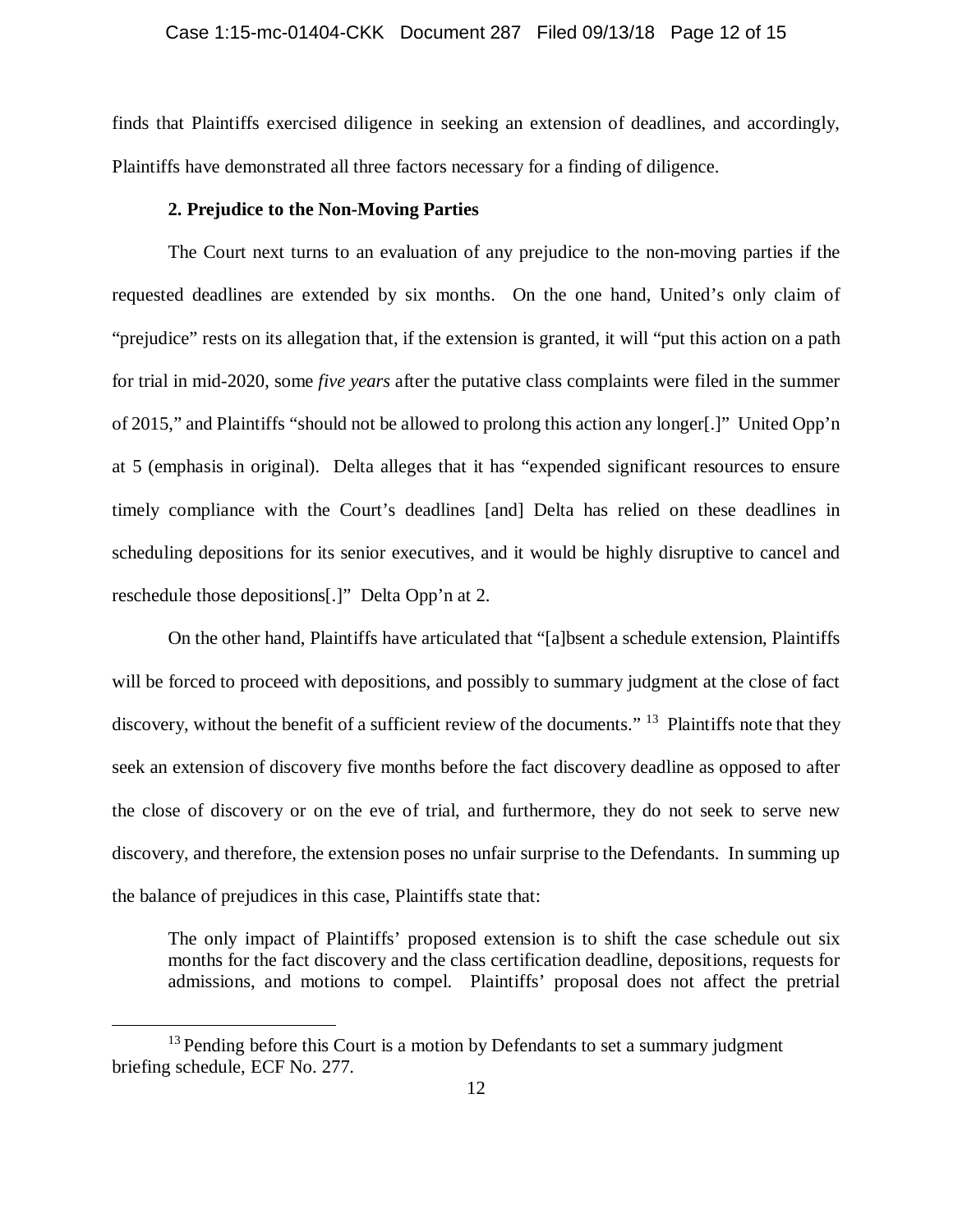schedule since the schedule for summary judgment, other pretrial proceedings, and trial has not been set. Plaintiffs' need for sufficient time to review the documentary record key to liability in this case — prior to taking depositions outweighs any potential inconvenience to Defendants from a six month delay.

Pls.' Mem. at 21; *see United States v. Sci. Applications Int'l Corp.*, 301 F.R.D. 1, 4 (D.D.C. 2013) ("[M]inimal delay to the trial is significantly outweighed by the potential value that the evidence has to a central issue at retrial."); *see also Equal Rights Ctr. v. Post Properties, Inc.*, 2008 WL 11391642, at \*2 (finding prejudice was minimal where the summary judgment and trial were still distant).

Weighing the Defendants' vague claims of "prejudice" against the actual prejudice that the Plaintiffs will incur in not having sufficient information before undertaking depositions, in the context of this multidistrict class action lawsuit where the potential class includes millions of persons, the Court finds that Plaintiffs' claim of prejudice in not having the deadlines extended far outweighs any inconvenience that Defendants will experience if the deadlines are extended. Accordingly, this factor of prejudice weighs in favor of Plaintiffs' request for extension of deadlines.

# **3. Other Factors for the Court to Consider**

The other factors that weigh into this Court's consideration of whether to modify a schedule are: (1) whether the request for modification is opposed; (2) the trial date; (3) the likelihood discovery will lead to relevant evidence; and (4) the foreseeability of the need for additional discovery in the light of time allotted by the district court. The Court acknowledges that the request for extension of deadlines is opposed and the Court has addressed the arguments set forth by all parties within this Memorandum Opinion. In this case, no pretrial or trial date has been set, and trial is not imminent. Because this is a production of core documents by the Defendants, and the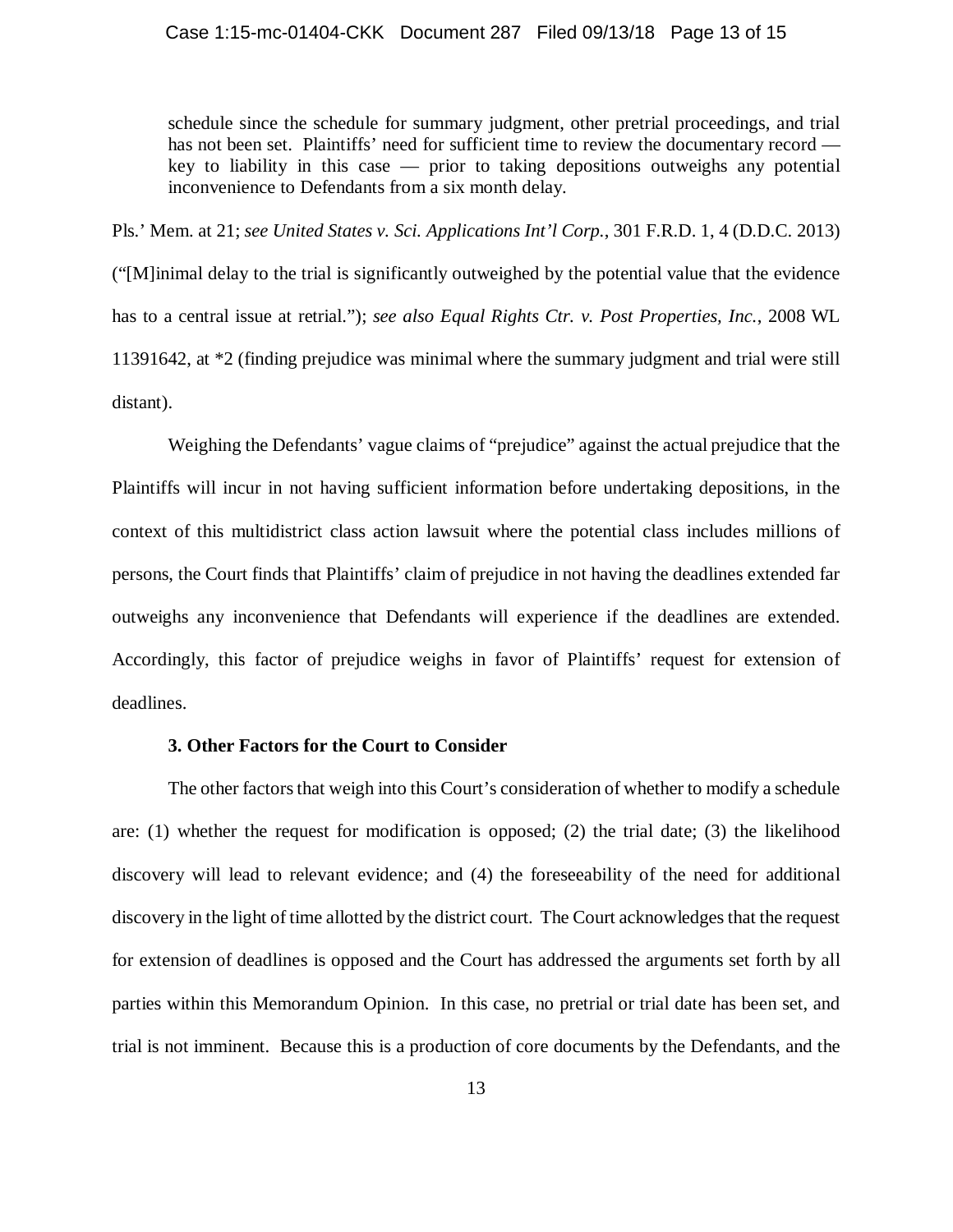### Case 1:15-mc-01404-CKK Document 287 Filed 09/13/18 Page 14 of 15

production was made after numerous negotiations regarding search terms and methodologies, it is no stretch of the imagination that the documents which are responsive to Plaintiffs' discovery requests are likely to lead to relevant evidence.

With regard to the foreseeability of the need for additional discovery, the Plaintiffs explain that "the parties waited until they had largely completed search methodology negotiations to propose a schedule so Defendants would have [a] realistic sense of how much time was needed for production." Pls.' Mem. at 22. The Court set a strict schedule for discovery and insisted repeatedly that the parties comply with the deadlines in that schedule. The parties proceeded with discovery and they were complying with those deadlines until Plaintiffs received United's core production, which included numerous unanticipated non-responsive documents due to a glitch in United's TAR production. Thereafter, Plaintiffs realized that they would not be able to review all the United documents in accordance with the current deadlines, and they requested an extension in a timely manner. Accordingly, Plaintiffs' need for additional time to pursue discovery did not become apparent to the Plaintiffs until after United produced its core documents. Taken together, these additional factors relevant to the "good cause" analysis weigh in favor of the Plaintiffs.

#### **IV. CONCLUSION**

The legal standard for this Court to modify a schedule permits this Court to exercise its discretion so long as the party seeking the modification shows good cause. In the instant case, Plaintiffs have demonstrated that they were diligent in assisting the Court to develop a workable scheduling order. Plaintiffs have demonstrated further that their compliance with the deadlines set in that scheduling order is hindered by matters that were unforeseen; *i.e.*, United's production of core documents that varied greatly from the control set in terms of the applicable standards for